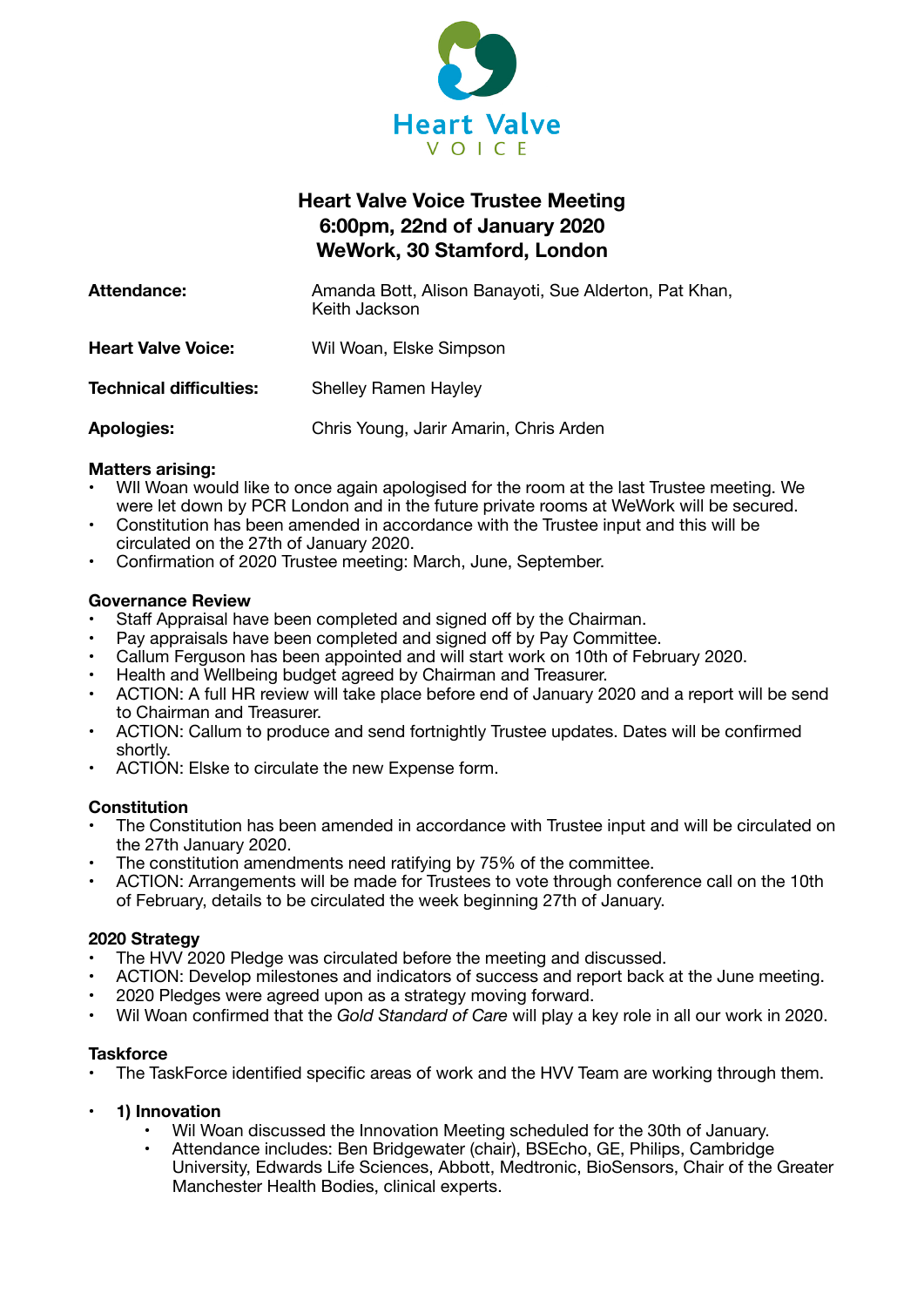# **• 2) Primary Care Networks**

- Wil is developing a strategy for engaging Primary Care Networks and will present to Trustees in early February.
- Wil to create an Advisory Board for primary care.

# **• 3) Existing Health Initiatives redesign for valve disease**

• Wil explained the delays to the Flu Jab Project with St. Bart's Hospital. The project will include digital stethoscopes and handheld echo devices.

#### **Reports**

- The *Welsh State of the Nation* report has been a great success. Wil met the National Clinical Director for Cardiac Services and has agreed to work in partnership.
- New scoping ideas for a Scottish version of the *State of the Nation* report. HVV is working with Industry to secure funding to replicate the Welsh activity in Scotland.
- Amanda Bott suggested we reach out to Linda McKee ( Golden Jubilee Hospital Glasgow Advanced Nurse Practitioner)

#### **Heart Valve Voice Advisory Board**

- Decision deferred to ensure more clinical experts on Trustee Board are involved in the decision making.
- Further discussion is required although candidates could be shortlisted from the Presidents of professional societies.

#### **Activities**

- January's #MileWalk was a success and we look forward to the February's Walk.
- A number of visual ideas were discussed for the walk for people who participated to show their support of the campaign. (Stickers, coffee cups, badges etc)

#### **Conferences**

- Elske will be developing comprehensive plans for conference activities.
- Ideas for future HVV awards could include young clinicians or younger professionals to get them involved with the charity.

#### **Patient Engagement**

- Pat Khan and Alison Banayoti presented their Patent Engagement documents and it was agreed that the document provided an excellent scope for future work.
- HVV will host a Patient Day on the 10th February to engage patients and discuss a range of subjects.
- Subjects include:
	- Structure of PAG, feedback to trustees, Candidates for trustees shortlisted from the PAG group.
	- Budgets.
	- Dedicated hours and roles of PAG.
	- Training on social media.
	- Mental Health.
- ACTION: Email agenda, Structure of day, background of patients coming.
- ACTION: March report on the website.
- ACTION: Approach Professional societies have patients sit on courses, patient engagement to sit on introductory courses, patient engagement days and engage trainee clinicians.

#### **European Awareness Week**

- The date has been confirmed as the week beginning the 14th of September until the Sunday the 20th.
- Activities will include Street Doctor, 60th year of first mitral valve operation and the launch of the *European Standard of Care*.
- ACTION: HVV to bring UK activity plan to Trustee meeting in March.

# **Global Heart Hub**